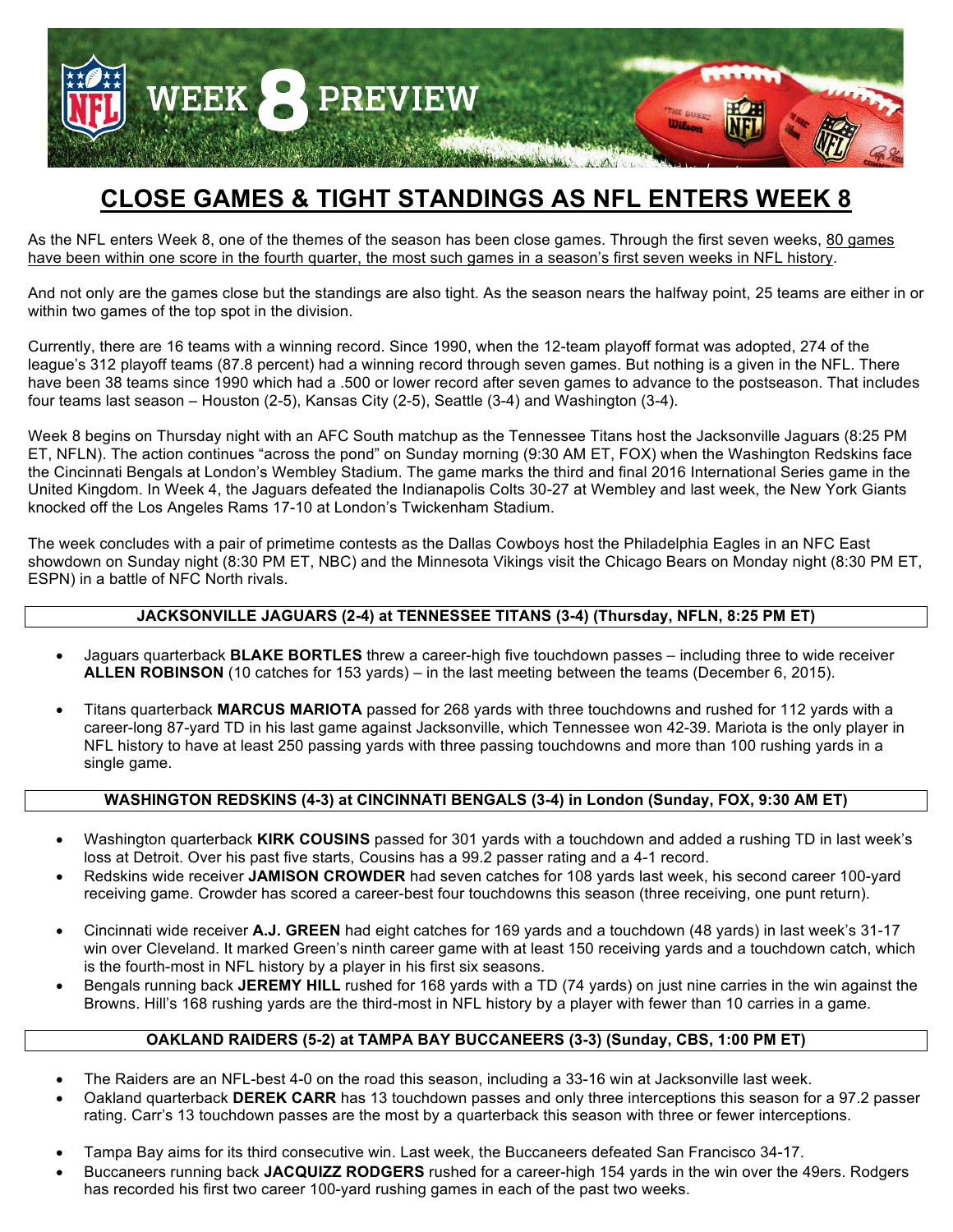### **SAN DIEGO CHARGERS (3-4) at DENVER BRONCOS (5-2) (Sunday, CBS, 4:05 PM ET)**

- The Chargers erased a 17-point deficit last week to defeat Atlanta 33-30 in overtime. San Diego has overcome a 17+ point deficit in each of the past three seasons and the Chargers are only the fifth team in NFL history to register a 17+ point comeback victory in three consecutive seasons.
- San Diego running back **MELVIN GORDON** scored three touchdowns (two rushing, one receiving) in the victory at Atlanta and leads the NFL with 10 total touchdowns (eight rushing, two receiving).
- In last week's 27-9 win over Houston, Broncos running backs **C.J. ANDERSON** (107 yards, one TD) and **DEVONTAE BOOKER** (83 yards, one TD) each rushed for at least 80 yards and a touchdown.
- Denver's defense is allowing 291.6 total net yards per game, the best mark in the AFC. The Broncos are allowing 16.7 points per game, the second-fewest in the AFC. Denver's defense has recorded 22 sacks this season, the most in the league. Broncos linebacker **VON MILLER** ranks second in the NFL with 7.5 sacks.

### **GREEN BAY PACKERS (4-2) at ATLANTA FALCONS (4-3) (Sunday, FOX, 4:25 PM ET)**

- In last Thursday's 26-10 win over Chicago, the Packers became the second team in NFL history to have three different players catch at least 10 passes in a single game: **DAVANTE ADAMS** (13 for 132 yards with two touchdowns), **RANDALL COBB** (11 for 95 yards with a TD) and **TY MONTGOMERY** (10 for 66 yards).
- Green Bay quarterback **AARON RODGERS** set a franchise record with 39 completions in last week's win over the Bears as he threw for 326 yards and three touchdowns.
- Atlanta quarterback **MATT RYAN** leads the NFL this season with 2,348 passing yards. Last week, Ryan passed for 273 yards, his 46th consecutive game with at least 200 passing yards. He surpassed Pro Football Hall of Famer **DAN FOUTS** (45) for the longest streak in NFL history.
- Falcons wide receiver **JULIO JONES** had nine catches for 174 yards last week and leads the NFL this season with 830 receiving yards. Jones is averaging 20.8 yards per catch (40 receptions), the highest in the league among players with at least 25 catches.

#### **PHILADELPHIA EAGLES (4-2) at DALLAS COWBOYS (5-1) (Sunday, NBC, 8:30 PM ET)**

- Philadelphia rookie quarterback **CARSON WENTZ** has won four of his first six starts and has completed 118 of 185 passes (63.8 percent) for 1,324 yards with eight touchdowns and three interceptions for a 92.7 passer rating.
- The Eagles are the only team in the NFL this season to return a kickoff for a touchdown and they've done it in back to back weeks. In Week 6, **WENDELL SMALLWOOD** had an 86-yard kickoff-return touchdown and last week, in the team's 21-10 win over Minnesota, **JOSH HUFF** returned a kickoff 98 yards for a score. Philadelphia is only the fifth team since 1970 to have a kickoff-return touchdown by a different player in consecutive weeks.
- Dallas rookie quarterback **DAK PRESCOTT** has won five of his first six starts and completed 125 of 182 passes (68.7 percent) for 1,486 yards with seven touchdowns and one interception for a 103.9 passer rating. Prescott has scored three rushing touchdowns.
- Cowboys rookie running back **EZEKIEL ELLIOTT** leads the NFL averaging 117.2 rushing yards per game and is the first rookie in NFL history to rush for at least 130 yards in four consecutive games. Elliott rushed for a career-best 157 yards in the team's Week 6 win at Green Bay.

### **MINNESOTA VIKINGS (5-1) at CHICAGO BEARS (1-6) (Monday, ESPN, 8:30 PM ET)**

- The Vikings have allowed 84 total points (14.0 per game), tied for the fewest allowed in the NFL this season with Seattle. Minnesota is allowing 279.5 total yards per game, the best mark in the league.
- The Vikings have forced a league-best 16 turnovers this year and lead the NFL with a +11 turnover differential.
- Chicago rookie linebacker **LEONARD FLOYD**, who was selected in the first round (No. 9 overall) of the 2016 NFL Draft, scored his first career touchdown last week against Green Bay when he had a sack, forced fumble and fumble recovery in the end zone. He finished the game with a career-high two sacks.
- Bears wide receiver **ALSHON JEFFERY** has 37 catches for 574 yards (95.7 per game) in his past six games on Monday night. Jeffery has at least 95 receiving yards or a touchdown catch in all six of those contests.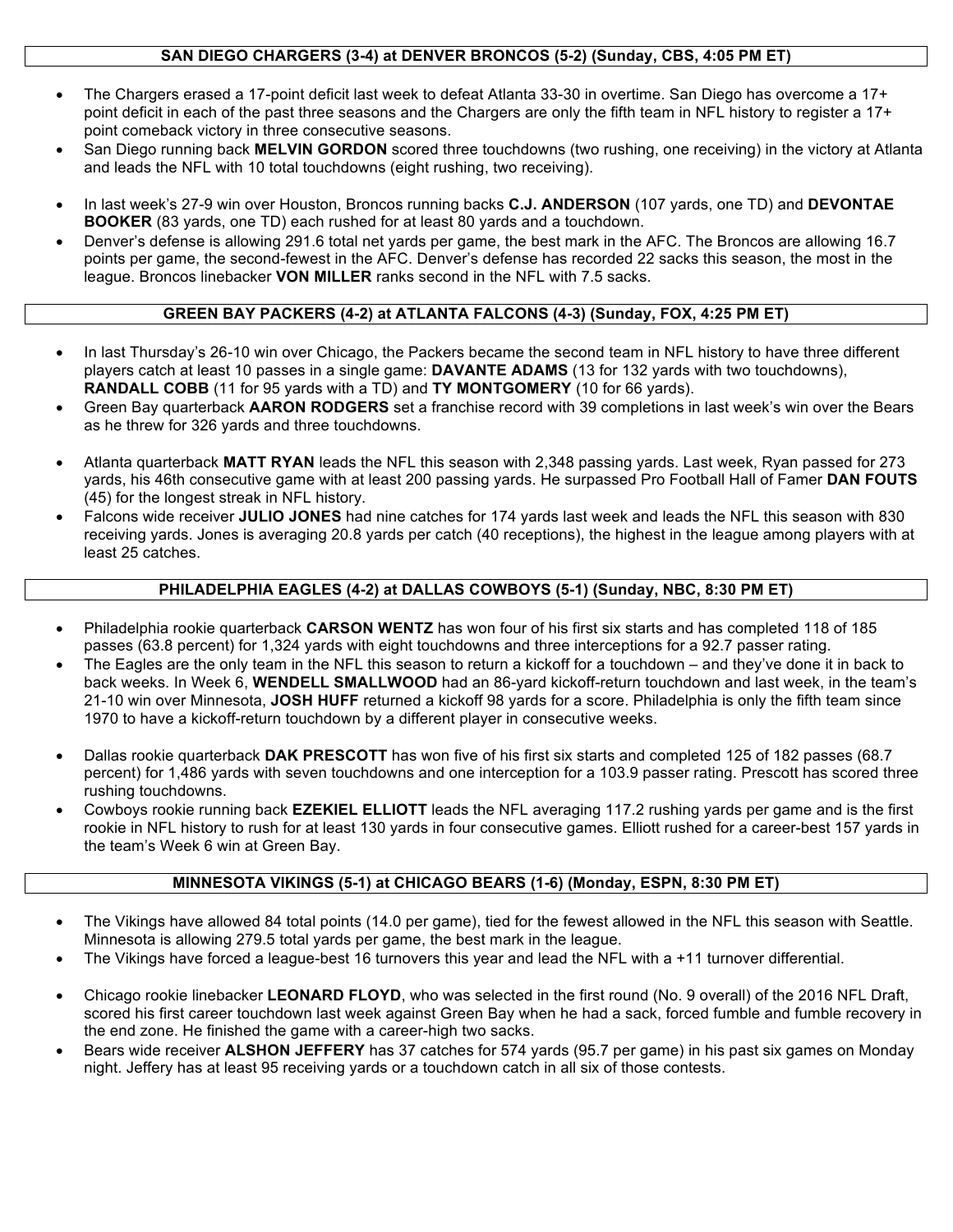## **2016 NFL STANDINGS**

| <b>American Football Conference</b><br><b>East Division</b>                                                            |                                                                                |                                                                               |                                                                             |                                     |                                |                                       |                                                    |                                                      |                                                      |                                                         |                                                               |
|------------------------------------------------------------------------------------------------------------------------|--------------------------------------------------------------------------------|-------------------------------------------------------------------------------|-----------------------------------------------------------------------------|-------------------------------------|--------------------------------|---------------------------------------|----------------------------------------------------|------------------------------------------------------|------------------------------------------------------|---------------------------------------------------------|---------------------------------------------------------------|
| Team<br><b>New England Patriots</b><br><b>Buffalo Bills</b><br>Miami Dolphins<br>New York Jets                         | W<br>$6 \mid$<br>$\begin{array}{c} 4 \\ 3 \\ 2 \end{array}$                    | L<br>1<br>$\begin{array}{c}\n3 \\ 4 \\ 5\n\end{array}$                        | Т<br> 0 <br>$\vert 0 \vert$<br> 0 <br>$\vert 0 \vert$                       | Pct<br>.857<br>.571<br>.429<br>.286 | PF<br>176<br>187<br>146<br>119 | <b>PA</b><br>107<br>131<br>159<br>180 | Home<br>$3 - 1$<br>$2 - 1$<br>$3-1$<br>$1 - 2$     | Away<br>$3-0$<br>$2 - 2$<br>$0-3$<br>$1 - 3$         | Conf<br>$5 - 1$<br>$1-3$<br>$3-3$<br>$2 - 3$         | Div<br>$1 - 1$<br>$1 - 2$<br>$1 - 1$<br>$1-0$           | <b>Streak</b><br>3W<br>1L<br>2W<br>1W                         |
| <b>North Division</b>                                                                                                  |                                                                                |                                                                               |                                                                             |                                     |                                |                                       |                                                    |                                                      |                                                      |                                                         |                                                               |
| Team<br><b>Pittsburgh Steelers</b><br><b>Baltimore Ravens</b><br>Cincinnati Bengals<br><b>Cleveland Browns</b>         | W<br>$\begin{array}{c} 4 \\ 3 \\ 3 \\ 0 \end{array}$                           | L<br>$\begin{array}{c}\n3 \\ 4 \\ 7\n\end{array}$                             | Τ<br>$\overline{0}$<br>$\vert 0 \vert$<br>$\overline{0}$<br>$\overline{0}$  | Pct<br>.571<br>.429<br>.429<br>.000 | PF<br>170<br>133<br>140<br>130 | PA<br>150<br>139<br>162<br>207        | Home<br>$3 - 1$<br>$1 - 2$<br>$2 - 1$<br>$0 - 2$   | Away<br>$1 - 2$<br>$2 - 2$<br>$1 - 3$<br>$0 - 5$     | Conf<br>$3-2$<br>$3-2$<br>$3-3$<br>$0-5$             | Div<br>$1-0$<br>$1-0$<br>$1 - 1$<br>$0 - 2$             | <b>Streak</b><br>2L<br>4L<br>1W<br>7L                         |
| <b>South Division</b>                                                                                                  |                                                                                |                                                                               |                                                                             |                                     |                                |                                       |                                                    |                                                      |                                                      |                                                         |                                                               |
| Team<br><b>Houston Texans</b><br>Indianapolis Colts<br><b>Tennessee Titans</b><br>Jacksonville Jaguars                 | W<br>$\begin{array}{c}\n 4 \\  3 \\  2\n \end{array}$                          | L<br>3 <sup>2</sup><br>$\vert 4 \vert$<br>$\vert 4 \vert$<br>$\left  \right $ | Τ<br> 0 <br> 0 <br>$\vert 0 \vert$<br>$\overline{0}$                        | Pct<br>.571<br>.429<br>.429<br>.333 | PF<br>117<br>194<br>146<br>117 | PA<br>154<br>200<br>161<br>160        | Home<br>$4-0$<br>$2 - 1$<br>$1 - 3$<br>$1 - 3$     | Away<br>$0 - 3$<br>$1 - 3$<br>$2 - 1$<br>$1 - 1$     | Conf<br>$3-2$<br>$2 - 3$<br>$2 - 3$<br>$1-3$         | Div<br>$2 - 0$<br>$1 - 2$<br>$0 - 2$<br>$1-0$           | <b>Streak</b><br>1L<br>1W<br>1L<br>1L                         |
| <b>West Division</b>                                                                                                   |                                                                                |                                                                               |                                                                             |                                     |                                |                                       |                                                    |                                                      |                                                      |                                                         |                                                               |
| Team<br><b>Oakland Raiders</b><br><b>Denver Broncos</b><br>Kansas City Chiefs<br>San Diego Chargers                    | W<br>$\begin{array}{c} 5 \\ 5 \\ 4 \\ 3 \end{array}$                           | L<br>$\begin{array}{c}\n2 \\ 2 \\ 2 \\ 4\n\end{array}$                        | Τ<br>$\overline{0}$<br>$\vert 0 \vert$<br>$\overline{0}$<br>$\overline{0}$  | Pct<br>.714<br>.714<br>.667<br>.429 | PF<br>185<br>167<br>136<br>206 | <b>PA</b><br>179<br>117<br>123<br>185 | Home<br>$1 - 2$<br>$3 - 1$<br>$3-0$<br>$2 - 1$     | Away<br>$4-0$<br>$2 - 1$<br>$1 - 2$<br>$1 - 3$       | Conf<br>$4 - 1$<br>$3 - 1$<br>$3-2$<br>$2 - 3$       | Div<br>$1 - 1$<br>$0 - 1$<br>$2 - 0$<br>$1 - 2$         | <b>Streak</b><br>1 <sub>W</sub><br>1 <sub>W</sub><br>2W<br>2W |
| <b>National Football Conference</b><br><b>East Division</b>                                                            |                                                                                |                                                                               |                                                                             |                                     |                                |                                       |                                                    |                                                      |                                                      |                                                         |                                                               |
| Team<br><b>Dallas Cowboys</b><br>Philadelphia Eagles<br><b>Washington Redskins</b><br><b>New York Giants</b>           | W<br>$\overline{5}$<br>$\frac{4}{4}$<br>$\vert 4 \vert$                        | L<br>$1\vert$<br>$\begin{array}{c}\n2 \\ 3 \\ 3\n\end{array}$                 | Τ<br>$\overline{0}$<br>$\vert 0 \vert$<br>$\vert 0 \vert$<br>$\overline{0}$ | Pct<br>.833<br>.667<br>.571<br>.571 | PF<br>159<br>156<br>159<br>133 | <b>PA</b><br>107<br>88<br>162<br>141  | Home<br>$2 - 1$<br>$3-0$<br>$2 - 2$<br>$2 - 1$     | Away<br>$3-0$<br>$1 - 2$<br>$2 - 1$<br>$2-2$         | Conf<br>$4 - 1$<br>$2 - 2$<br>$2 - 2$<br>$3-3$       | Div<br>$1 - 1$<br>$0 - 1$<br>$2 - 1$<br>$1 - 1$         | <b>Streak</b><br>5W<br>1 <sub>W</sub><br>1L<br>2W             |
| <b>North Division</b>                                                                                                  |                                                                                |                                                                               |                                                                             |                                     |                                |                                       |                                                    |                                                      |                                                      |                                                         |                                                               |
| Team<br>Minnesota Vikings<br><b>Green Bay Packers</b><br><b>Detroit Lions</b><br>Chicago Bears                         | W<br>$\begin{array}{c} 5 \\ 4 \end{array}$<br>$\left  \right $<br>$\mathbf{1}$ | L<br>$\mathbf{1}$<br>$\frac{2}{3}$<br>6 <sup>1</sup>                          | Τ<br>$\overline{0}$<br>$\vert 0 \vert$<br>$\overline{0}$<br>$\vert 0 \vert$ | Pct<br>.833<br>.667<br>.571<br>.143 | PF<br>129<br>140<br>170<br>111 | PA<br>84<br>123<br>170<br>169         | Home<br>$3-0$<br>$3-1$<br>$3-1$<br>$1 - 2$         | Away<br>$2 - 1$<br>$1 - 1$<br>$1 - 2$<br>$0 - 4$     | Conf<br>$3 - 1$<br>$3-2$<br>$3-2$<br>$1 - 3$         | Div<br>$1-0$<br>$2 - 1$<br>$0 - 2$<br>$1 - 1$           | <b>Streak</b><br>1L<br>1W<br>3W<br>3L                         |
|                                                                                                                        |                                                                                |                                                                               |                                                                             |                                     |                                | <b>South Division</b>                 |                                                    |                                                      |                                                      |                                                         |                                                               |
| Team<br><b>Atlanta Falcons</b><br><b>Tampa Bay Buccaneers</b><br><b>New Orleans Saints</b><br><b>Carolina Panthers</b> | W<br>$\begin{array}{c}\n4 \\ 3 \\ 2 \\ 1\n\end{array}$                         | L<br>$\begin{array}{c} 3 \\ 3 \\ 4 \\ 5 \end{array}$                          | Τ<br> 0 <br>$\overline{0}$<br>$\overline{0}$<br>$\overline{0}$              | Pct<br>.571<br>.500<br>.333<br>.167 | PF<br>229<br>128<br>176<br>161 | PA<br>199<br>159<br>195<br>176        | Home<br>$1 - 2$<br>$0 - 2$<br>$1 - 2$<br>$1 - 2$   | Away<br>$3 - 1$<br>$3 - 1$<br>$1 - 2$<br>$0 - 3$     | Conf<br>$2 - 2$<br>$3-2$<br>$1 - 2$<br>$1 - 4$       | Div<br>$2 - 1$<br>$2 - 0$<br>$1 - 1$<br>$0-3$           | <b>Streak</b><br>2L<br>2W<br>1L<br>4L                         |
| <b>West Division</b>                                                                                                   |                                                                                |                                                                               |                                                                             |                                     |                                |                                       |                                                    |                                                      |                                                      |                                                         |                                                               |
| Team<br><b>Seattle Seahawks</b><br>Arizona Cardinals<br>Los Angeles Rams<br>San Francisco 49ers                        | W<br>$\begin{array}{c} 4 \\ 3 \\ 3 \\ 1 \end{array}$                           | $\mathbf{1}$<br>$\vert 3 \vert$<br>$\vert 4 \vert$<br>6 <sup>1</sup>          | Τ<br>$\mathbf{1}$<br>$\mathbf{1}$<br>$\overline{0}$<br>$\overline{0}$       | Pct<br>.750<br>.500<br>.429<br>.143 | PF<br>111<br>159<br>120<br>144 | PA<br>84<br>110<br>154<br>219         | Home<br>$3-0$<br>$2 - 2 - 1$<br>$1 - 2$<br>$1 - 3$ | Away<br>$1 - 1 - 1$<br>$1 - 1$<br>$2 - 2$<br>$0 - 3$ | Conf<br>$2 - 1 - 1$<br>$2 - 1 - 1$<br>$3-3$<br>$1-5$ | Div<br>$1 - 1 - 1$<br>$1 - 1 - 1$<br>$2 - 1$<br>$1 - 2$ | <b>Streak</b><br>1T<br>1T<br>3L<br>6L                         |